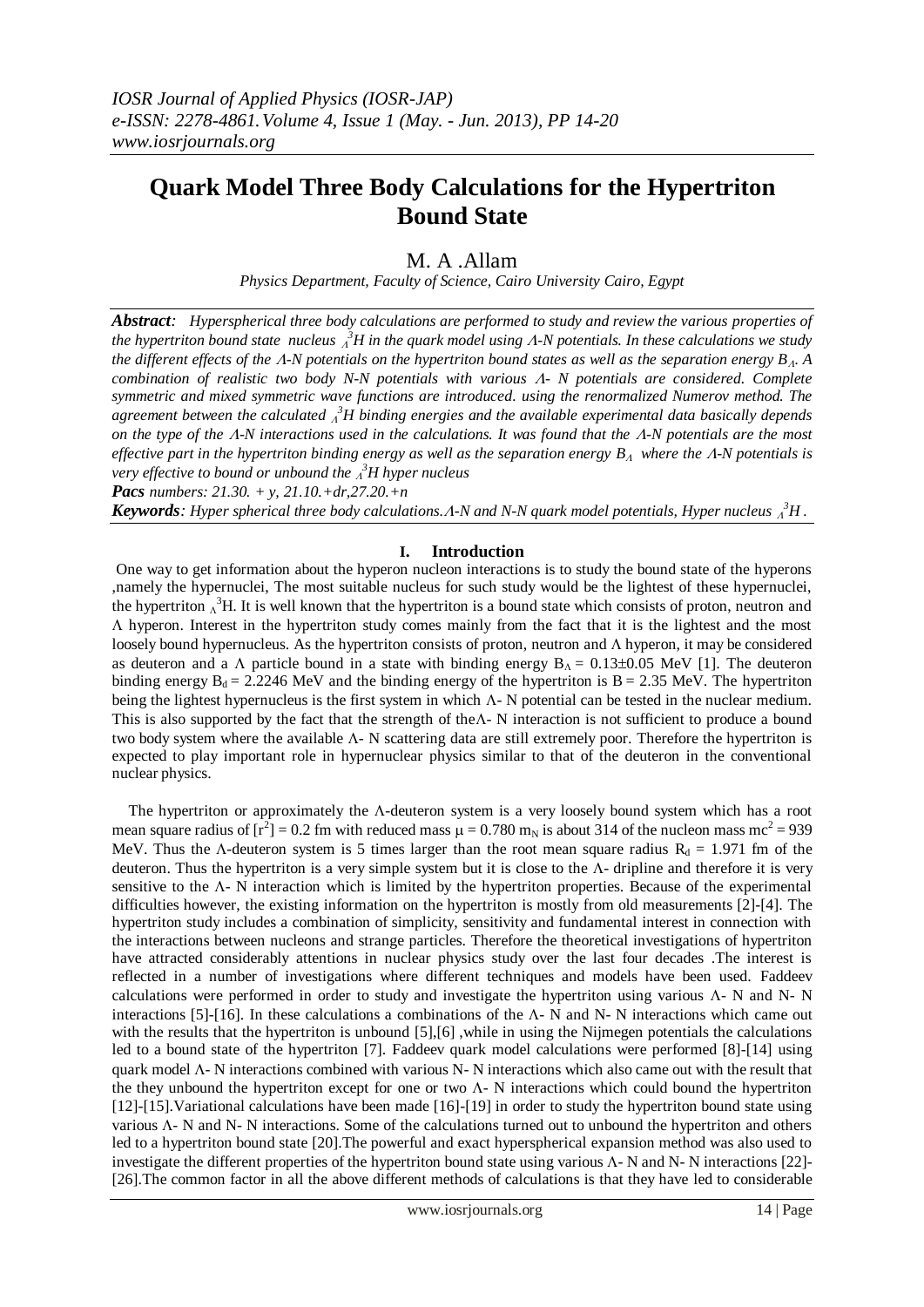variation in the hypertriton binding energy values from the (observed) bound three body system to the (wrong) unbound  $\Lambda$ -deuteron system [6], [7].

 It is the aim of our work to investigate and review the different properties of the hypertriton bound state nucleus  $\Lambda^3$ H in the quark model using  $\Lambda$ - N and N-N potentials using hyperspherical three body calculations. In these calculations we study the different effects of the  $\Lambda$ - N potentials on the bound states of the hypertriton as well as the separation energy  $B_A$ . A combination of the two body N - N potentials with various  $\Lambda$ - N potentials are considered. In the hyperspherical expansion formalism, a complete symmetric and mixed symmetric wave functions are introduced. using the renormalized Numerov method. The agreement between the calculated  $\Lambda^3H$ binding energies and the available experimental data basically depends on the type of the  $\Lambda$ -N interactions used in the calculations. It was found that the  $\Lambda$ -N potentials are the most effective part in the hypertriton binding energy as well as the separation energy  $B_A$  where the  $\Lambda$ -N potentials are very effective to bound or unbound the  $\Lambda^3$ H hyper nucleus. The Fabre optimal subset [27]-[29] is adopted to obtain fast and good convergence for the calculated binding energy using the renormalized Numerov method. [30],[31]. The (HH) method is a powerful tool for the ab initio solution of the few-body Schrodinger equation for a given set of interaction potentials among the constituent particles. In the (HH) method, the wave function describing a system of N particles (in the center of mass system) is expanded in terms of a complete set of orthonormal functions of 3N-4 variables. The expansion coefficients are functions of a single variable that represents the length of 3N-3 dimensional vector. By substituting the wave function expansion into the Schroedinger equation describing the system, one obtains an infinite set of coupled differential equations for the expansion coefficients. The resulting set of coupled differential equations can be solved numerically by the renormalized Numerov method [30],[31] A multi pole potential is also obtained by expanding the two body interaction on a complete set of hyperspherical harmonics. This multi pole potential is very helpful and useful when used in the Schroedinger equation. As for the three-body system, the angular harmonics are functions of five angular variables. In order to determine the potential matrix of the three-body Schroedinger equation, the matrix elements of the multi pole potentials between a pair of such hyperspherical harmonics were calculated. The symmetry of the system under study rules out some harmonics from appearing in the set of coupled equations. Further, the centrifugal barrier terms occurring in the set of coupled equations grow considerably with higher harmonics. One can therefore, truncate this infinite set [27]-[29] and work with a finite set (Fabre optimal subset ) of coupled differential equations or a corresponding one dimensional integral equation. The (HH) method is essentially an exact one and more reliable than other methods. It involves no approximation except for a possible truncation of the expansion basis. By gradually expanding the expansion basis and checking the rate of convergence, any desired precision in the binding energy can, in principle, be achieved. However, the number of coupled differential equations and, therefore, the complexity in the numerical solution increases rapidly as the expansion basis is increased by including larger hyper-angular-momentum quantum number. The numbers of equations that have to be retained in any calculation using the (HH) method will, of course, depend on the nature of the potential used.

 In the present work, the Fabre optimal subset [27]-[29] was used to obtain a converged set of coupled differential equations in a single variable, namely, the hyper-radius. By numerically solving these equations, the eigenvalues and eigenfunctions of the hyper-nucleus  $\Lambda^3$ H wave function were determined. In section 2 the (HH) method is presented including the different equations used in our calculation. In section 3 the numerical work and results are presented while the discussion and conclusion are given in section 4.Section 5 is devoted for references.

#### **II. Theoretical Work**

Let the position vectors of the two nucleons denoted by  $r_1$  and  $r_2$ , respectively, and their masses by m<sub>N</sub>. The position vector of the  $\Lambda$  particle is denoted by  $r_3$  and its mass by  $m_\Lambda$ . The total mass of the  $\Lambda^3$ H hyper-nucleus is  $M = m_0 + 2m_N$  and that for the lambda  $\Lambda$  particle is taken to be  $m_\Lambda = (6/5)$  m, where m is the nucleon (proton or neutron) mass. The Jacobi coordinates set used by Clare and Levinger [32] was chosen here:

$$
\eta = \alpha(r_1 - r_2)
$$
(1)  

$$
\xi = \beta(r_1 + r_2 - 2r_3)
$$
(2)  
where  

$$
\alpha = \sqrt{\frac{3m_N}{2(2m_N + m_\Lambda)}}
$$
 and 
$$
\beta = \alpha \sqrt{\frac{m_N}{2m_N + m_\Lambda}}
$$

where

The inter-particle separation are expressed as: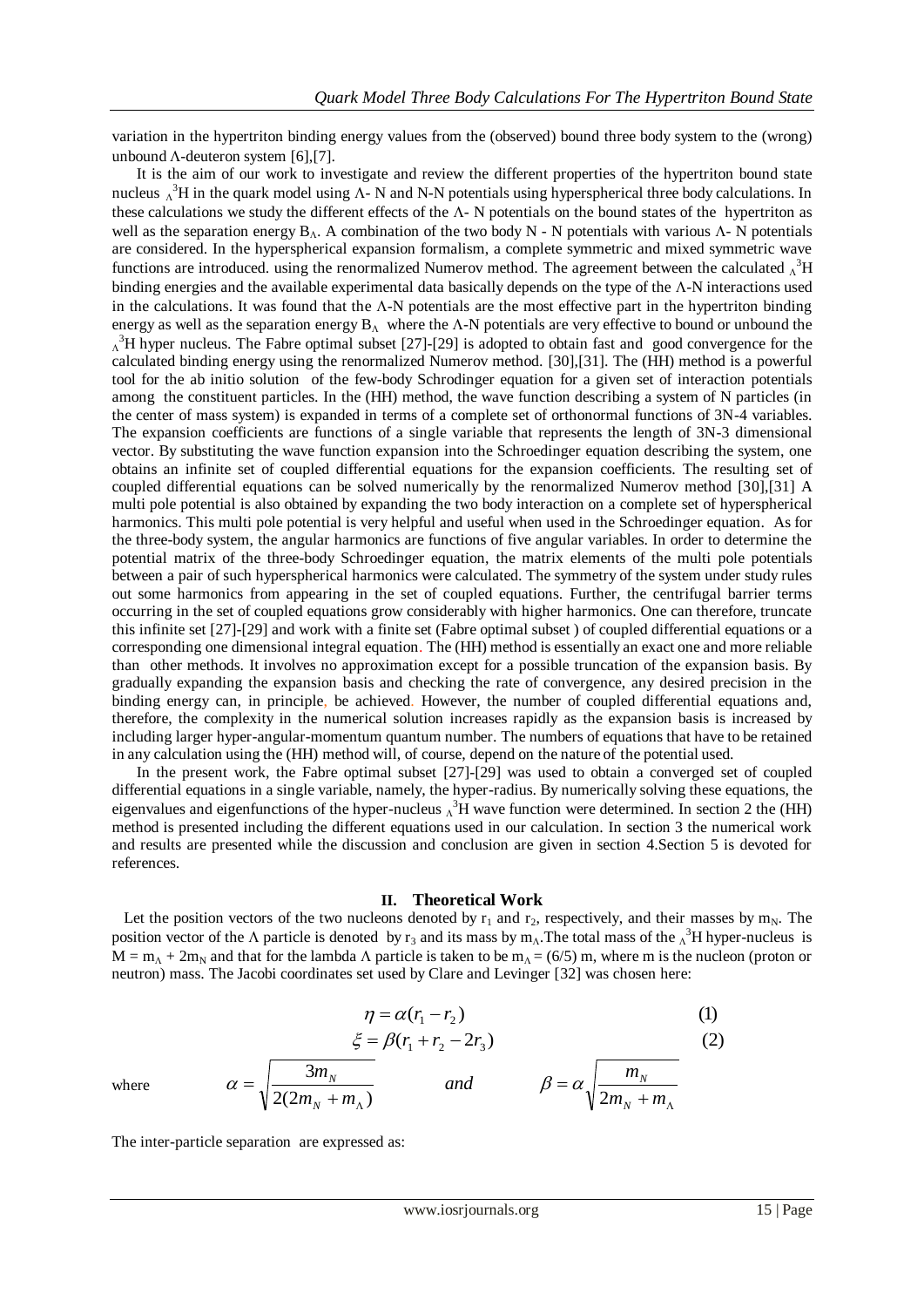$$
r_{12} = \frac{\eta}{\alpha}, \quad r_{13} = \frac{1}{2\beta}\xi + \frac{1}{2\alpha}\eta, \text{ and } r_{23} = \frac{1}{2\beta}\xi - \frac{1}{2\alpha}\eta
$$
 (3)

Now, the hyper-spherical coordinates  $\rho$  and  $\theta$  are introduced, where  $\rho$  is the hyper-radius and  $\theta$  is the hyperspherical angle. As a result, the following relations are obtained

$$
\eta = \rho \sin \theta \qquad , \qquad \xi = \rho \cos \theta \qquad , \qquad \rho^2 = \eta^2 + \xi^2 \qquad (4)
$$
  
with 
$$
\tan \theta = \frac{\eta}{\xi} \qquad (0 \le \theta \le \frac{\pi}{2}) \qquad (5)
$$

The non relativistic Schroedinger equation for the hyper-nucleus  $\Lambda^3$ H, after separating out the motion of the center of mass, can be written as :

$$
\left\{\frac{-\hbar^2}{2\mu}(\nabla^2_{\eta} + \nabla^2_{\xi}) + \sum_{i>j} V(r_{ij}) - E\right\} \Psi(\eta, \xi) = 0
$$
 (6)

where μ is chosen to be  $\mu = M/3$  and  $V(r_{ii})$  is the two-body central potential. Therefore, the Schroedinger equation for the hyper-nucleus  $\Lambda^3$ H system expressed in terms of the hyper-spherical coordinates becomes:

$$
\left\{\frac{-\hbar^2}{2\mu}\nabla^2 + V(\rho) - E\right\}\Psi(\rho) = 0\tag{7}
$$

Expanding the wave function  $\Psi(\rho)$  on the HH basis, Y <sub>[L]</sub> ( $\Omega$ ), gives

$$
\Psi(\rho) = \rho^{\frac{-5}{2}} \sum_{[L]} Y_{[L]}(\Omega) U_{[L]}(\rho)
$$
 (8)

where  $\Omega$  is a set of 5 angular coordinates describing the position of a point at the surface of the unit hypersphere.  $U_{\text{II}}(\rho)$  are the renormalized hyper radial partial wave functions, [L] stands for the set of quantum numbers including spin and isospin defining the state of grand orbital L. Substituting the expansion (8) into Eq.(7), yields an infinite set of second order coupled differential equations written as:

$$
\{\frac{-\hbar^2}{\mu} \left[ \frac{d^2}{d\rho^2} - \frac{(L+2)^2 - \frac{1}{4}}{\rho^2} \right] - E\} U_{[L]}(\rho) + \sum_{[L]} \langle Y_{[L]}(\Omega) V(\rho) Y_{[L']}\rangle U_{[L']}(\rho) = 0 \tag{9}
$$

which is subsequently truncated in order to be treated numerically. This can be done by using the Fabre optimal subset [27]-[29]. As a result, the infinite set of coupled equations is transformed into a finite set of coupled ones to be solved numerically. For the case of central potential, the ground state of the hyper-nucleus  $\Lambda^3$ H nucleus is described by even number of the grand orbital momentum  $L= 2K+1$ , due to the parity conservation. Then, the finite set of coupled equations, for orbital momentum  $l = 0$ , becomes:

$$
[T_{2K} - E]U_{2K}(\rho) + \sum_{K'} (-)^{K} V_{2K'}^{2K'}(\rho) U_{2K'}(\rho) = 0
$$
\n(10)

with the kinetic energy operator and the potential matrix elements being expressed as:

$$
T_{2K} = \frac{-\hbar^2}{\mu} \left[ \frac{d^2}{d\rho^2} - \frac{(2K+2)^2 - \frac{1}{4}}{\rho^2} \right]
$$
(11)

and

$$
V_{2K''}^{2K'}(\rho) = \sum_{K^{''}} C_{2K''}^{2K'}(K'',0,C) V_{2K''}(\rho)
$$
 (12)

respectively. The geometrical coefficients,  $C_{2K'}^{2K'}(K'',0,C)$  $\frac{k}{K'}$ <sub>K</sub><sup>n</sup> (K<sup>n</sup>  $\mathcal{L}_n(K'',0,C)$ , appearing in Eq.(12) couple the set of equations with the main equation for which  $K = 0$  for each component of the central components of the two-body potentials. Explicit expressions for these coefficients are given in Ref. [27]. The multi-pole potentials,  $V_{2K'}(\rho)$ , given in Eq.(12) introduce the multi-poles of the central parts of the two-body potential and are expressed as :

$$
V_{2K'}(\rho) = \sum_{i \succ j} V_{2K'}^{ij}(\rho)
$$
 (13)

with 
$$
V_{2K}^{ij}(\rho) = \frac{16}{\pi} \int_{0}^{\infty} dx \sqrt{1 - \left(\frac{x}{\rho}\right)^2} x^2 V(x^2) {_{2}F_1}(-K, K + 2, \frac{3}{2}, \left(\frac{x}{\rho}\right)^2)
$$
(14)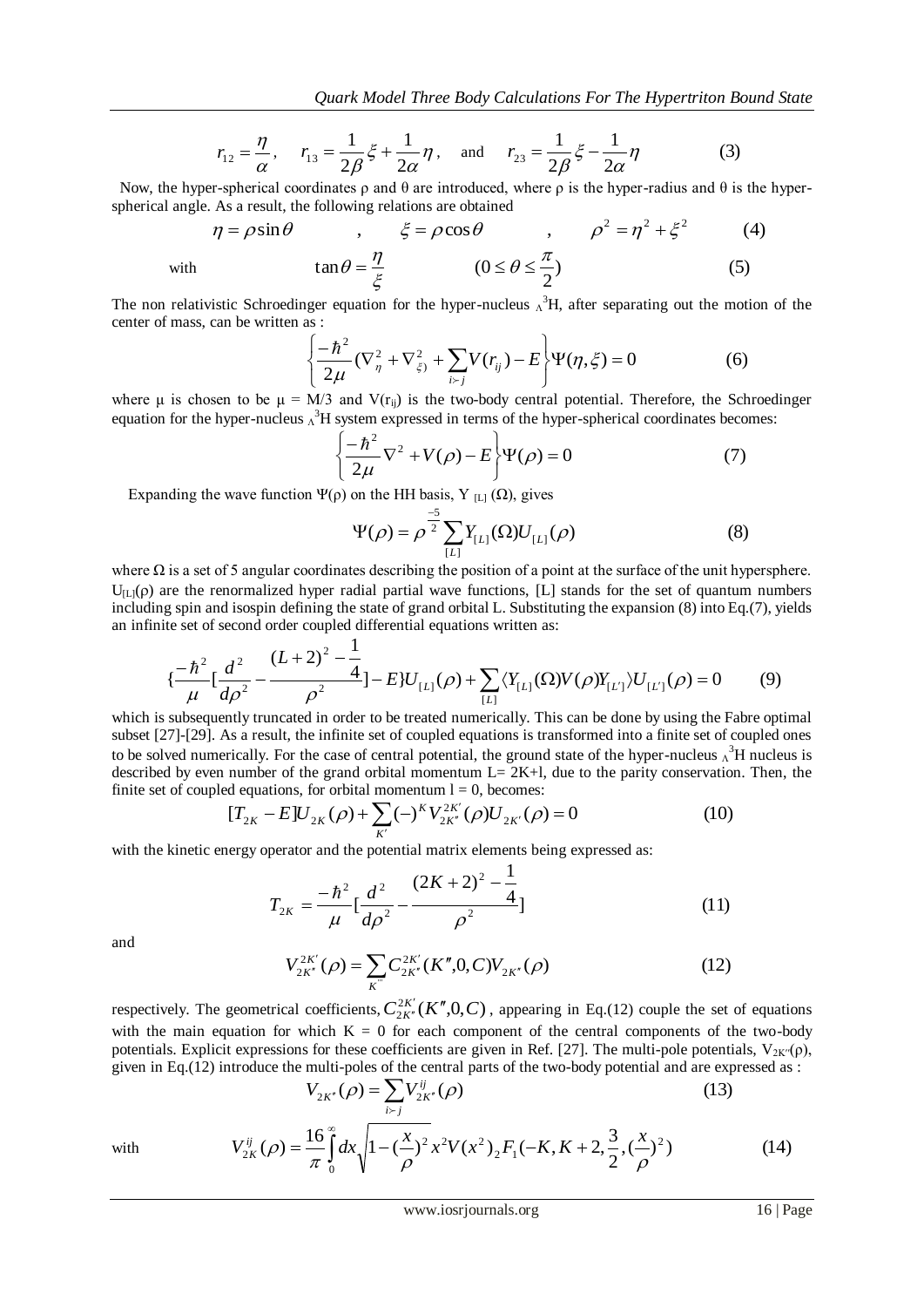where  $V(x) = V(r_{ij})$  is the two-body potential. In the hyper-nucleus  $\Lambda^3 H$  the two body potentials refers to the  $\Lambda$ - $Λ$  and the  $Λ$ -α interactions. Equation (14) may be written as:

$$
V_{2K}^{ij}(\rho) = \frac{16}{\pi} \int_{0}^{1} du (1 - u^2)^{\frac{1}{2}} u^2 V(\rho u) {_{2}F_1}(-K, K + 2, \frac{3}{2}, u^2)
$$
 (15)

with  $V(\rho u) = V(r_{ii})$ , which is more useful in our numerical calculations.

#### **III. Numerical Calculations and Results**

In order to carry out the numerical calculations, the set of coupled differential equations represented by Eq. (10) were written in matrix form as:

$$
\left\{ [I] \frac{d^2}{d\rho^2} + [Q] \right\} U(\rho) = 0 \tag{16}
$$

where [I] is the unit matrix and the column vector  $U(\rho)$  contains the partial waves  $U_{2K}(\rho)$  as its components. Also the matrix element [Q] is given by:

$$
[Q(\rho)] = \frac{\mu}{\hbar^2} \{ E[I] - V_{\text{eff}}(\rho) \}
$$
\n(17)

The components of the effective potential matrix is given by:

$$
V_{\text{eff}}\left(\rho\right) = V_{2K}^{2K'}\left(\rho\right) + \frac{\hbar^2}{\mu} \left[\frac{2K(K+1) + \frac{15}{4}}{\rho^2}\right]
$$
\n(18)

where  $V_{2K}^{2K'}(\rho)$  is given by Eq.(12).

 The renormalized Numerov method [30],[31] was then used to solve [27]- [29] the set of coupled equations (16). In order to obtain fast convergence of the hyper-nucleus  $\Lambda^3$ H energy eigenvalue the Fabre optimal subset [27]-[29] have been used, using a different Gaussian forms of the realistic N-N and quark model  $\Lambda$ -N interactions. The convergence of  $\Lambda^3 H$  eigenvalue have been attained by including terms up to K= K<sub>{max}</sub>. Therefore we have solved K=20 coupled equations in order to obtain the hyper-nucleus  $\Lambda^3$ H binding energy values for the considered realistic  $N-N$  and quark model  $\Lambda-N$  interactions.

In calculating the binding energy of the  $\Lambda^3$ H hyper nucleus we have used Gaussian form potential for the realistic two body N- N as well as the Λ-N quark model interactions. For the N- N interactions, we have considered two different sets for N- N potentials to be combined with the suggested Λ -N potentials. The first set is the Minnesota N-N potentials MI [33] for which parameters were determined so as to produce the low energy N- N scattering data. The second set is the modified Volkov two body potential  $V^x$  [34],[35] for which the singlet and triplet parts are unequal. These two body potential sets satisfy the requirements that they both produce reasonably well the binding energy and size for the trinucleon systems which a necessary condition for our present calculations. For the Λ- Λ interactions**:** It is well known that the Λ- N interactions are constructed in such a way that the calculations with the  $\Lambda$ - N interactions reproduce the experimentally known bound states of the hypernuclei and it is difficult to perform scattering experiments with the Λ- particles because of their short lifetimes ( $\sim 10^{-10}$  Sec) and the extremely low intensity beams that can be obtained. It is also well known that even when scattering data are available in full, it is impossible to construct  $\Lambda$ - N interactions in a unique way namely one can always obtain different phases and equivalent potentials. According to the above requirements we consider two different sets of quark model Λ- N interactions which reproduce the Λ- P existing scattering data and reproduce the low energy behavior of the Λ- N phase shift obtained in the full coupled calculations. The first one is a three terms Gaussian shape Λ- N interaction QM1 [36] and the second on is the two term Gaussian shape QM2[37]. All the considered types of  $\Lambda$ -N and N-N interactions  $\Lambda^3$ H are of Gaussian shape and given by the following relation:

$$
V^{N(\Lambda)}(r) = \sum_{i=1}^{6} V_i \exp(-\frac{r^2}{d_i^2})
$$

where the parameters  $V_i$  and da are given in table (1).

| Table $(1)$ |             |        |          |          |          |  |  |
|-------------|-------------|--------|----------|----------|----------|--|--|
| Potn.       |             |        |          |          |          |  |  |
| MI [33]     | $V_i$ MeV   | 200.0  | $-91.85$ | $-178.0$ |          |  |  |
|             | Fm<br>$d_i$ | 1.487  | 0.465    | 0.639    |          |  |  |
| $V^x$ [35]  | $V_i$ MeV   | 130.00 | $-110.0$ | 130.00   | $-65.30$ |  |  |
|             | Fm<br>d.    | 0.8    | 1.5      | 0.8      | 1.5      |  |  |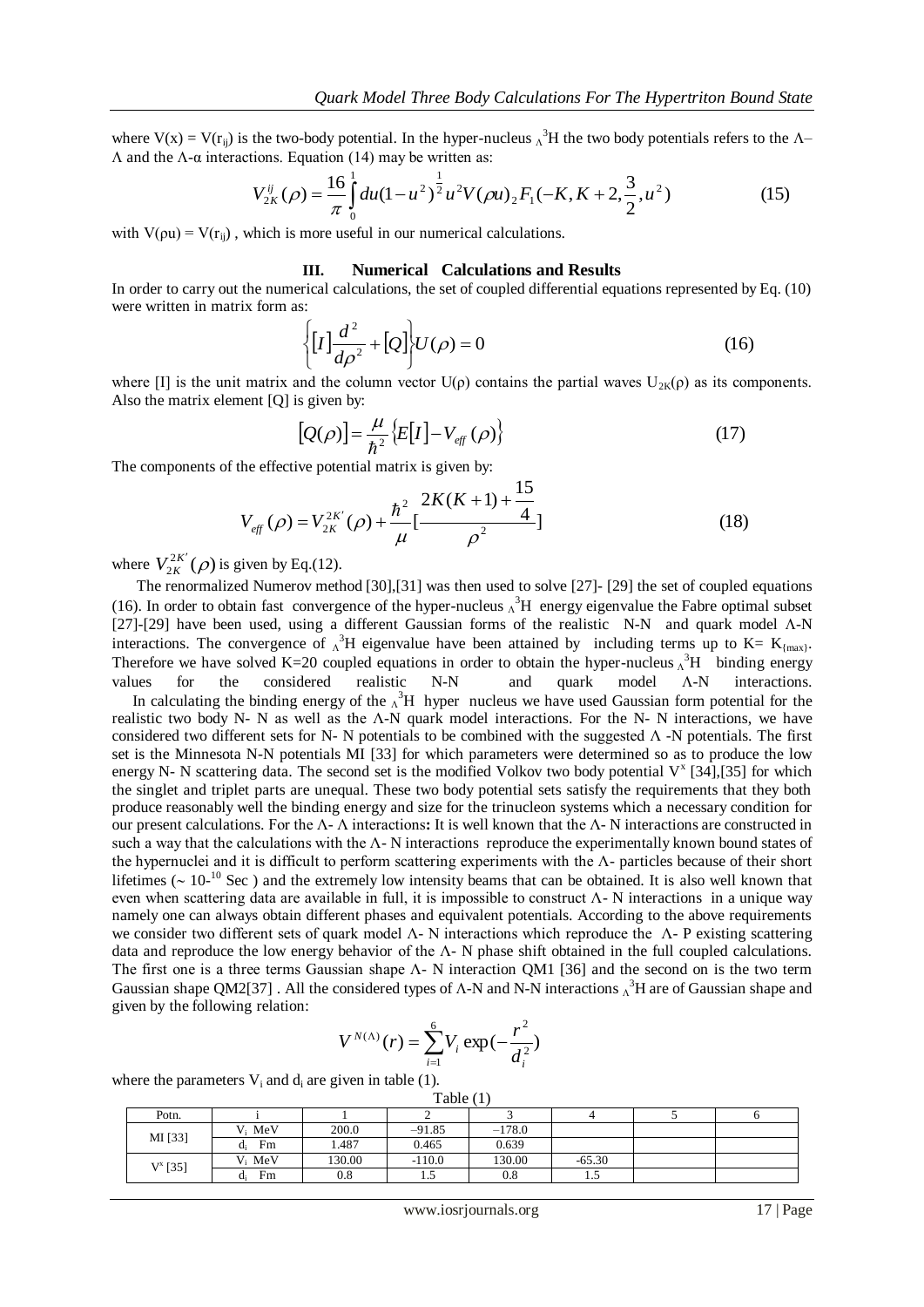| OM1 361 | $V_i$ MeV | 200.0   | $-109.8$ | $-121.3$ |           |  |
|---------|-----------|---------|----------|----------|-----------|--|
|         | Fm        | .638    | 0.7864   | 0.7513   |           |  |
| OM2[37] | MeV<br>V. | 1015.80 | $-128.0$ | 1072.8   | $-50.245$ |  |
|         | Fm        | 5.3830  | 0.8908   | 13.740   | 0.75310   |  |

Table  $(1)$ . Parameters for the different sets of Gaussian shape N-N and  $\Lambda$ -N interactions

In studying the different properties of the  $\lambda^3$ H hypernucleus bound state, we have considered a combination of the sets of the N-N and the sets of the  $\Lambda$ -N interactions. The calculated  $\Lambda^3H$  binding energies and the separation energy  $B_{\Lambda}$  obtained by the combinations are given in table2. The first four partial waves of the  $\Lambda^3$ H hypernucleus wave functions generated by combining MI and QM1 potential are presented in Fig (1.a) and those generated by combining  $V^x$  and QM1 potential are presented in Fig(1.b). Similarly the first three partial waves of the  $\Lambda^3H$  hypernucleus wave functions generated by combining MI and QM2 potential are presented in Fig (2.a) and those generated by combining  $\bar{V}^x$  and QM2 potential and are presented in Fig(2.b).

| $N-N$               | MI [33] |         | $V^x$ [35] |         |                  |
|---------------------|---------|---------|------------|---------|------------------|
| Λ-N                 | OM1[36] | OM2[37] | OM1[36]    | OM2[37] | Exp. $[1]$       |
| $E$ (MeV)           | 2.8566  | 2.2207  | 2.6491     | 2.1871  | 2.3556           |
| $B_{\Lambda}$ (MeV) | 0.632   | 0.039   | 0.4245     | 0.0375  | $0.131 \pm 0.05$ |

Table (2): Calculated binding energies E for the  $\Lambda^3H$  hypernucleus and separation energy  $B_\Lambda$  for the  $\Lambda$  particle in  $\Lambda^3$ H hypernucleus using different combinations of the realistic N-N and quark model  $\Lambda$ -N interactions. The experimental binding energy value for deuteron  $E_d$  is given as  $E_d = 2.2246$  MeV

### **IV. Discussion and Conclusions**

In calculating the different properties o the  $\Lambda^3$ H hypernucleus we have used the exact powerful and reliable hyperspherical expansion method which is successfully applied in solving and calculating properties of the three and many body problems. We have calculated the  $\Lambda^3$ H binding energy E and the separation energy of the  $\Lambda$ particle  $B_{\Lambda}$  using different combinations of realistic N-N and quark model  $\Lambda$ -N interactions. In order to get a good and fast convergence for the  $\Lambda^3H$  binding energy ,Fabre optimal subset [27],[28] was considered in solving the finite set of coupled differential equations, where up to up to  $K_{\text{max}} = 20$  coupled equations have been solved. The calculated binding energy E and separation energy  $B_A$  for the  $\Lambda^3H$  hypernucleus using different combinations of realistic N-N and quark model  $\Lambda$ - N interactions are presented in table (2). It is shown form table (2) that the binding energies results for the combination of MI and  $V^x$  interactions with quark model QM1 interactions indicate that a bound state is obtained for the  $\Lambda^3$ H hypernucleus. It is also shown from Table (2) that the separation energy  $B_\Lambda$  indicate that the  $\Lambda$  particle is very close to the nucleon- nucleon pair (core). This result is supported by figures(1.a,1.b) for which a bound state wave function is generated using these potentials. As for the N-N interactions with the QM2 interaction it is clear from the table that the results unbound the  $\Lambda^3$ H hypernucleus and the separation energy values  $B_\Lambda$  show that the  $\Lambda^3H$  is loosely bound and the  $\Lambda$  particle is far from the nucleon-nucleon cluster, a result which is also supported by Figures (2.a,2.b) for which the generated wave functions indicate unbound state for the  $\Lambda^3H$  hypernucleus. Finally in reviewing and studying the properties of the  $\Lambda^3$ H using different quark model  $\Lambda$ - N interactions we conclude that the different types of the  $\Lambda$ - N interactions affect the binding energies E and separation energy  $B_{\Lambda}$  in the case of the  $\Lambda^3H$  trinucleon system. In other words the  $\Lambda$ - N interactions is effective to bound or unbound the bound state of the  $\Lambda^3H$ hypernucleus a result which is expected due to the quark construction of the  $\Lambda$  particle.

#### **References**

| $\lceil 1 \rceil$ |            | M. Juric et al., Nucl. Phys. B 52, (1973) 1. |   |
|-------------------|------------|----------------------------------------------|---|
| AA                | <b>T</b> C | <b>T TT TT!!!</b>                            | . |

- [2] G. Keyes,J. Sacton, J. H. Wickens, and M. M. Block, Nucl. Phys. B67, (1973) 269.
- [3] G. Bohm et al., Nucl. Phys. B16, (1970) 46.
- [4] R. E. Phillips andJ. Schneps, Phys. Rev. Lett. 20, (1968) 1383 ; Phys. Rev. 180, (1969) 1307.
- [5] K. Miyagawa and W. Gl¨ockle, Phys. Rev. C 48, (1993) 2576.
- [6] K. Miyagawa, H. Kamada, W. Gl¨ockle, and V. Stoks, Phys. Rev.C51,(1995) 2905.
- [7] P. M. M. Maessen, Th. A. Rijken, and J. J. de Swart, Phys. Rev. C40 (1989) 2226.
- [8] A. Cobis, A. S. Jensen and D. V. Fedorov, J.Phys. G 23,(1997)401
- [9] J. Golak, H.Witala, K.Miyagawa, H. Kamada andW. Gloeckle,Phys. Rev. Lett. 83,(1999)3142
- [10] K. Tominaga and T. Ueda, Nucl. Phys. A 693, (2001) 731.
- [11] H. Nemura, Y. Akaishi and Y. Suzuki, Phys.Rev. Lett. 89, (2002) 142504.
- [12] Y. Fujiwara, K. Miyagawa, M. Kohno and Y. Suzuki, Phys. Rev. C 70, (2004) 024001.
- [13] D. V. Fedorov and A. S. Jensen, Nucl. Phys. A 697, (2002) 783.
- [14] A. Cobis, A. S. Jensen and D. V. Fedorov, J.Phys. G 23, (1997) 401.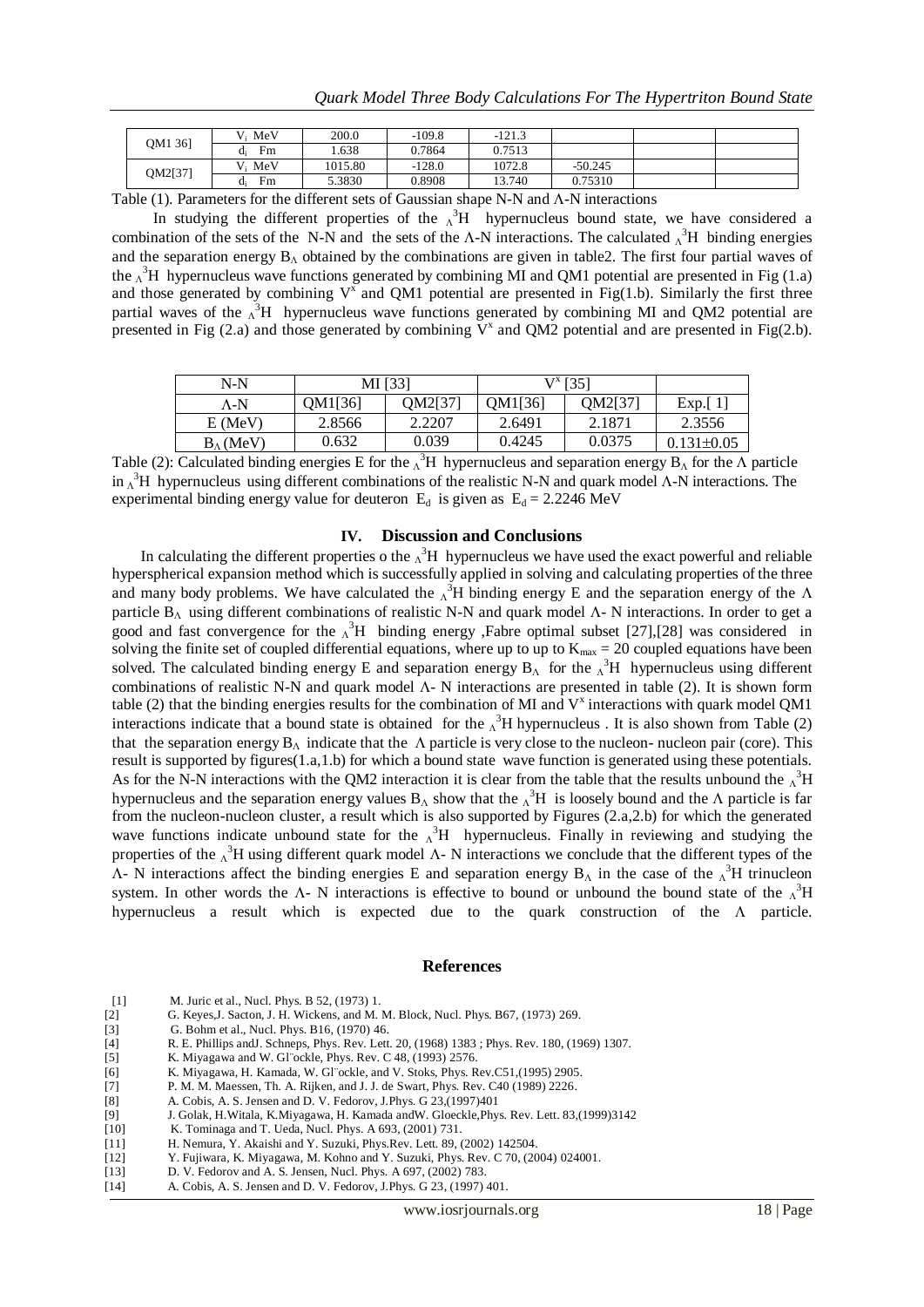- [15] Y. Fujiwara, H. Nemura, Y. Suzuki, M. Kohno and K. Miyagawa, , Prog. Theor. Phys. 156, (2004) 17-36.
- [16] Y. Fujiwara, C. Nakamoto Y. Suzuki, M. Kohno and K. Miyagawa , Phys. Rev. C77, (2008) 027001
- [17] N.N. Kolesnikov and V.A. Kopylov, Sov. Phys. J. 31, (1988) 210.
- [18] Chen Baoqui et al., Chin. J. Nucl. Phys. 8, (1986) 34.
- [19] Hiyama E, Kamimura M, Motoba T,Yamada T, Yamamoto Y Prog.Theor. Phys.6(97): (1997) 881-899.
- [20] H. Nemura, Y. Akaishi and Y. Suzuki, Phys.Rev. Lett. 89, (2002) 142504.
- [21] P. M. M. Maessen, Th. A. Rijken, and J. J. de Swart, Phys. Rev. C 40 (1989) 2226.
- [22] S.P. Verma and D.P. Sural, Phys. Rev. C20 (1979) 781; J. Phys. G8, (1982) 73.<br>
1231 R.B. Clare and J.S. Levinger. Phys Rev. C31 (1985) 2303.
- R.B. Clare and J.S. Levinger, Phys Rev. C31 (1985) 2303.
- [24] T. Mart and B. I. S. van der Ventel, Phys. Rev. C 78, (2008) 014004<br>[25] V.B. Belyaev, S.A. Rakityansky, W. Sandhas, Nucl. Phys. A 803, (20
- [25] V.B. Belyaev, S.A. Rakityansky, W. Sandhas, Nucl. Phys.A 803, (2008) 210-226
- Sergio Deflorian, Nir Barnea, Winfried Leidemann, and Giuseppina Orlandini, [arXiv.org](http://arxiv.org/) > [nucl-th](http://arxiv.org/list/nucl-th/recent) > arXiv:1212.5532<br>[27] Ballot JL , Fabre de La Ripelle M, Ann. Phys. 127(1980): 62-125.
- [27] Ballot JL ,Fabre de La Ripelle M ,Ann. Phys. **127**(1980)**:** 62- 125 .
- [28] Osman A, Zaky M, Allam MA ,Hadronic Journal. **14**(1991): 49-77.
- [29] Osman A, Allam MA ,Nuclear Science. Jour. **32**(1995)**:** 281-289 .
- [30] Jonson BR ,J. Chem. Phys. **69**(1978): 4678 4688 .
- [31] Gordon RG ,J. Chem. Phys. **51**(1969)**:** 14-25 .
- [32] Clare RB, Levinger JS ,Phys. Rev.**C31**(1985)**:** 2303- 2306
- [33] D.R. Thomson, M. LeMere, and Y.C. Yang, Nucl. Phys. A 286,(1977) 53.
- [34] A. B. Volkov, Nucl. Phys. **74** (1965) 33 .
- [35] M. Beiner and M.Fabre de la Ripelle, Nuovo Cimento Lett. **1** (1971) 548 .
- [36] H. Nemura, Y. Suzuki, Y. Fujiwara and C. Nakamoto, Prog. Theor. Phys. 103 (2000) 929
- [37] Y. Fujiwara, C. Nakamoto, Y. Suzuki, M. Kohno, K. Miyagawa, Prog. Theor. Phys. supl.156 (2004)17.



Fig.(1) First four hyperradial partial waves U<sub>(2K)</sub> (with K = 0,,2,3,4) for the  $\Lambda^3$ H hypernucleus: generated by MI[ 33] N-N and QM1[ 36 ]  $\Lambda$ -N interactions Fig. (1.a),  $V^x$  [ 35 ] N-N and QM1[ 36 ]  $\Lambda$ -N interactions Fig.(1.b) respectively.